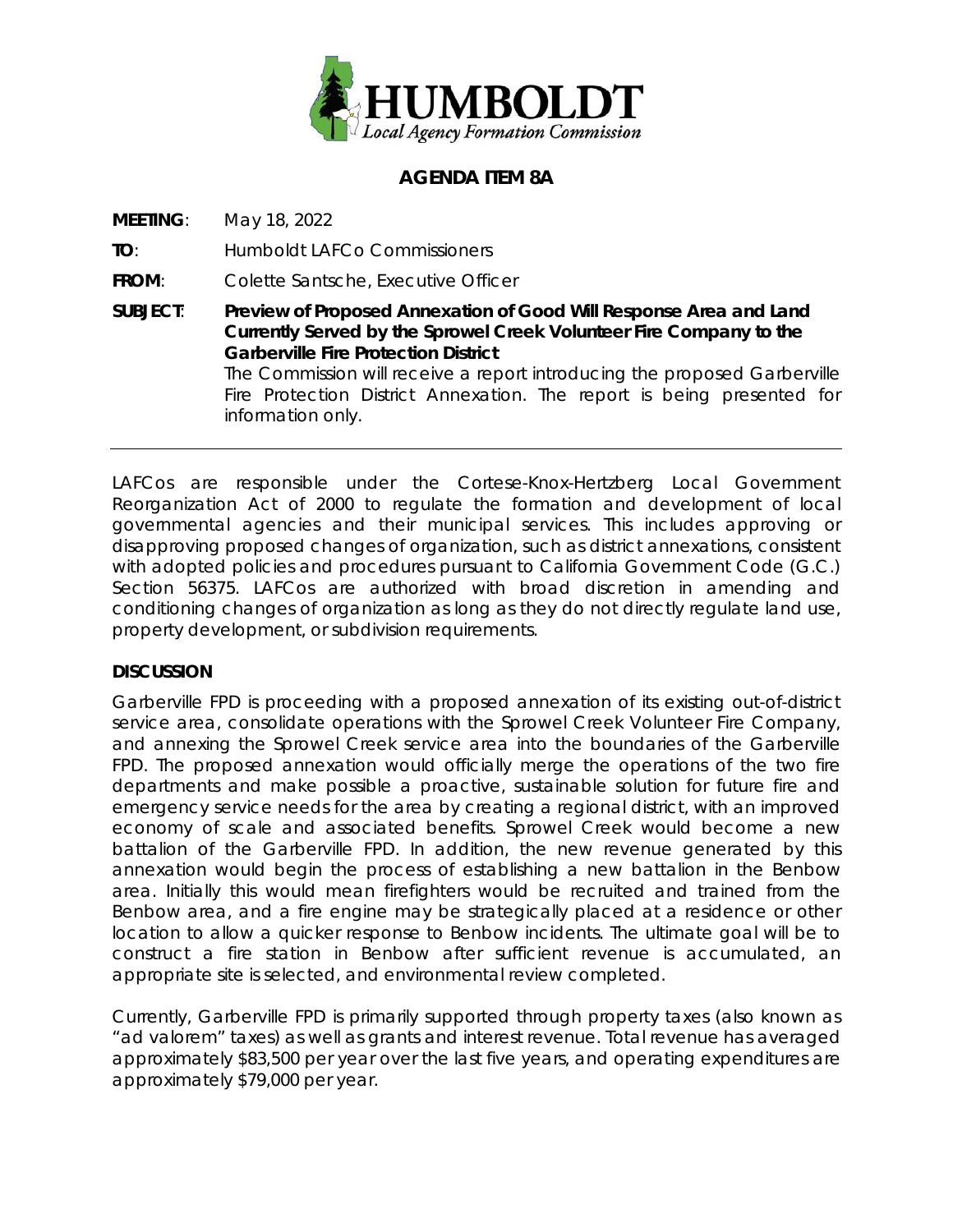The proposed annexation involves a property tax exchange agreement with Humboldt County, whereby the County would shift property tax base and growth generally equivalent with current the Garberville FPD property tax allocation. It is estimated that the base property tax transfer would equal approximately \$200,000 per year and average annual property tax revenue growth is projected to be approximately \$7,000 per year over the first five years. This revenue would be in addition to the current \$80,000 per year in property tax receipts that are generated within the existing district.

The proposed annexation is coupled with a proposed special tax as a means to establish a dependable long-term source of revenue for community fire protection services for the existing district, the annexation area, and for the Sprowel Creek VFC response area. The special tax is proposed to be based on the use of property, whereby vacant property of any type would pay \$25 per year; a single family home within a hydranted area would pay \$100 per year; a home not served by hydrants would require a greater response, including water tenders, would pay \$150 per year; multiple family dwellings would pay between \$200 and \$450 depending upon the number of housing units; most commercial properties would pay \$300 per year; and hotels and motels would pay between \$300 and \$750 per year based on the number of rooms. The tax may be increased by as much as five percent per year to account for inflation. The proposed special tax is estimated to generate approximately \$150,000 per year.

The annexation would be initiated by resolution of the Garberville FPD Board. Once an application is on file with the Commission, LAFCo staff will send a notice of filing to affected and interested agencies. Once the application is deemed complete, a hearing date will be scheduled with 21-day notice published in the newspaper. Since the total number of notices to landowners and registered voters exceed 1,000, notice may be provided by publishing a display ad of at least 1/8th page in the newspaper. Should annexation be approved by LAFCo, the special tax must be approved by 2/3rds votes cast at a special or general election that includes registered voters within the existing district and proposed annexation area.

#### **RECOMMENDATION**

This item has been agendized for information only. The Commission is invited to discuss the item and provide direction to staff as needed.

### *Attachments*

Attachment A: Frequently Asked Questions handout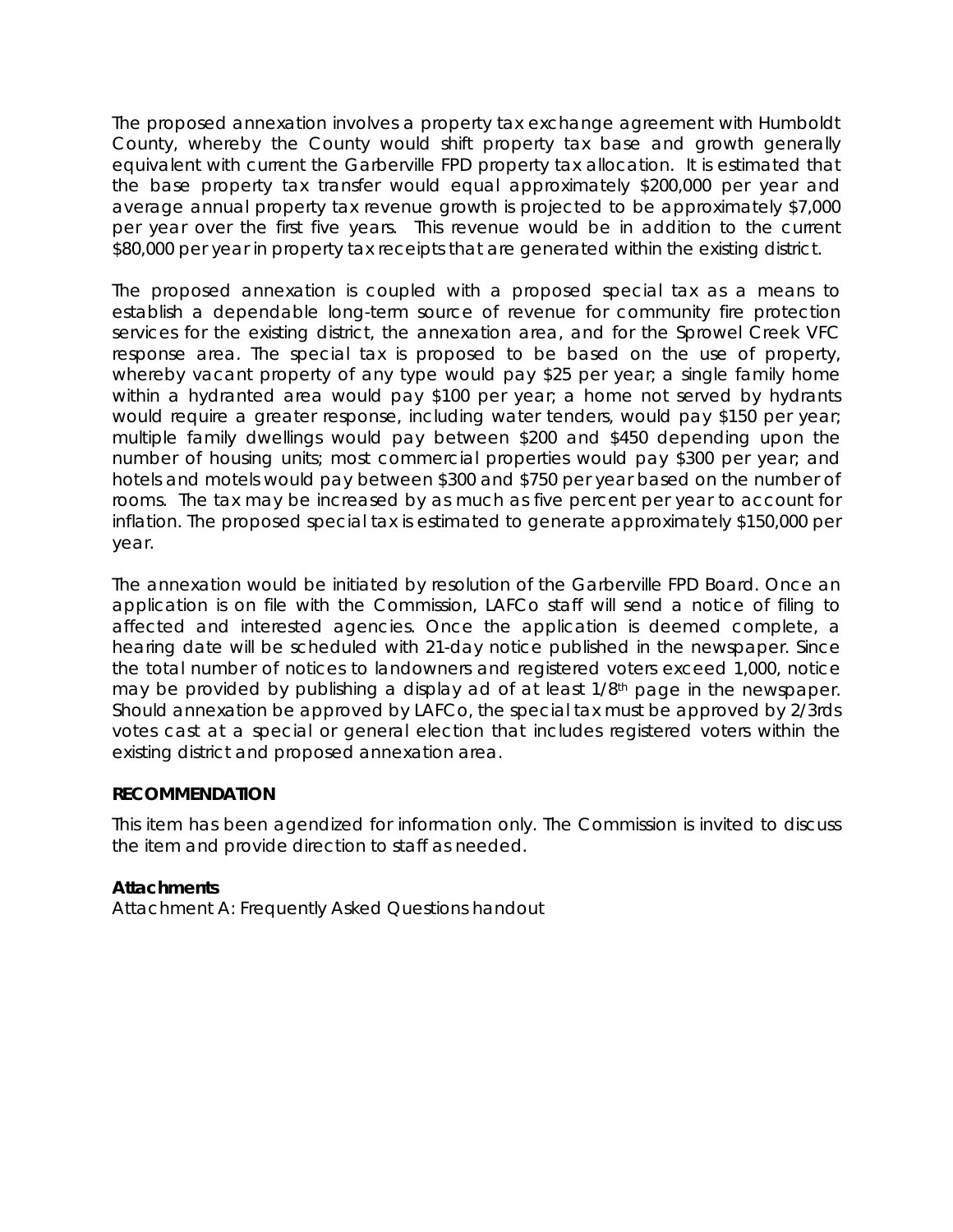**Attachment A**



# Garberville Fire Protection District Proposed Consolidation/Annexation and Special Tax

# **WHAT IS THE GARBERVILLE FIRE PROTECTION DISTRICT?**

- Garberville Fire Protection District (GFPD) is an independent, single purpose special district formed in 1940.
- GFPD is governed by a three (3) member Board of Directors who are elected by registered voters that live within the boundaries of the District.
- The District is authorized to provide the following community services within its jurisdictional boundary:
	- o Fire protection.
	- o Rescue.
	- o Emergency medical (note that the majority of calls for service from the GFPD are for vehicle accidents and medical aid).
	- o Other services relating to the protection of lives and property pursuant to the Fire Protection District Law of 1987.
- Services provided by the GFPD are supported by a portion of the property tax revenue paid by property owners located within the boundaries of the District. Any services currently provided outside of the District boundary are based on availability and supported by the taxes paid by property owners within the District. The priority and responsibility of District resources is to respond to incidents within its own jurisdiction.
- GFPD uses its current allocation of tax revenue to support the Garberville Volunteer Fire Department to provide community fire and rescue services. Garberville Volunteer Fire Department is a 100% volunteer run organization and has an active crew of 17 dedicated volunteers.
- Currently, the GFPD boundary encompasses 1.1 square miles (704 acres) and includes the town of Garberville and the old Wallen Ranch area. All of the parcels within the District boundary are located in the State Responsibility Area (SRA).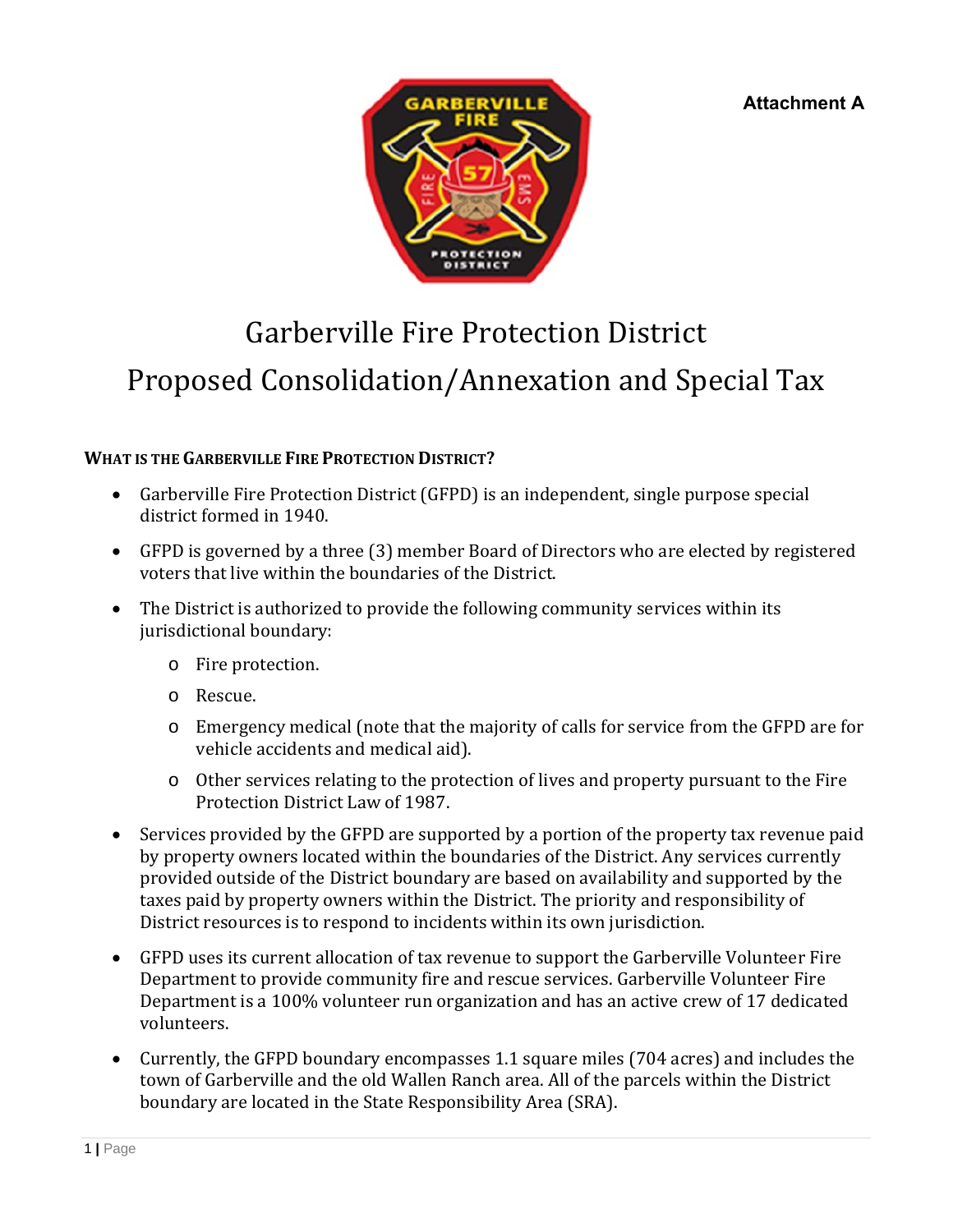- Although GFPD resources are called upon to assist with wildfire suppression, the California Department of Forestry and Fire Protection, or CAL FIRE, is responsible for managing wildfires in the SRA.
- While it is not their primary responsibility, CAL FIRE will respond to community fire and rescue emergencies when available. This is not a guaranteed service, particularly during the wildfire season when state resources can be drawn down because of wildfires in other areas.
- It's important to recognize that Southern Humboldt communities are served by a network of small fire related districts and non-district affiliated fire companies which, out of necessity, have well-coordinated mutual aid relationships. GFPD resources are no exception and provide and receive mutual aid when needed. This is why you will often see multiple fire departments and CAL FIRE resources responding to one incident, regardless of whose jurisdiction it is in.

### **WHY IS CONSOLIDATION/ANNEXATION BEING PROPOSED?**

- Residential and commercial development around the town of Garberville has expanded well beyond the GFPD boundary.
	- o This growth has resulted in a large area where there is a demand for community fire protection and rescue services. This out of district response area includes territory south of Garberville all the way to the County line, including the densely populated community of Benbow; commercial and residential development to the north of Garberville between the existing boundaries of the GFPD and the Redway Fire Protection District; and scattered residential development to the east of Garberville along Alderpoint Road, and to the west of Garberville along Sprowel Creek Road and near the Garberville Airport.
	- $\circ$  This area is currently outside of any local jurisdiction that is responsible for providing community fire protection and rescue services (jurisdictional "no-man'sland".
	- o GFPD resources are routinely called upon to respond, on a goodwill basis, to emergencies within this area outside of its jurisdictional boundary.
		- Approximately 56 percent of the population and over 90 percent of the land area to which GFPD resources are dispatched as a primary community fire and rescue responder, is located within this goodwill service area.
		- Over 50% of the District's emergency responses are to locations within this goodwill service area.
		- GFPD currently responds to calls in these areas but does not receive property tax or other consistent and reliable revenue for providing the service.
		- GFPD must often call on neighboring departments to cover the Garberville fire station or be on alert that District resources are responding out of their jurisdiction.
		- Because of the demand for service from outside of its jurisdiction, GFPD is proposing to annex its existing goodwill, out-of-district service area, consolidate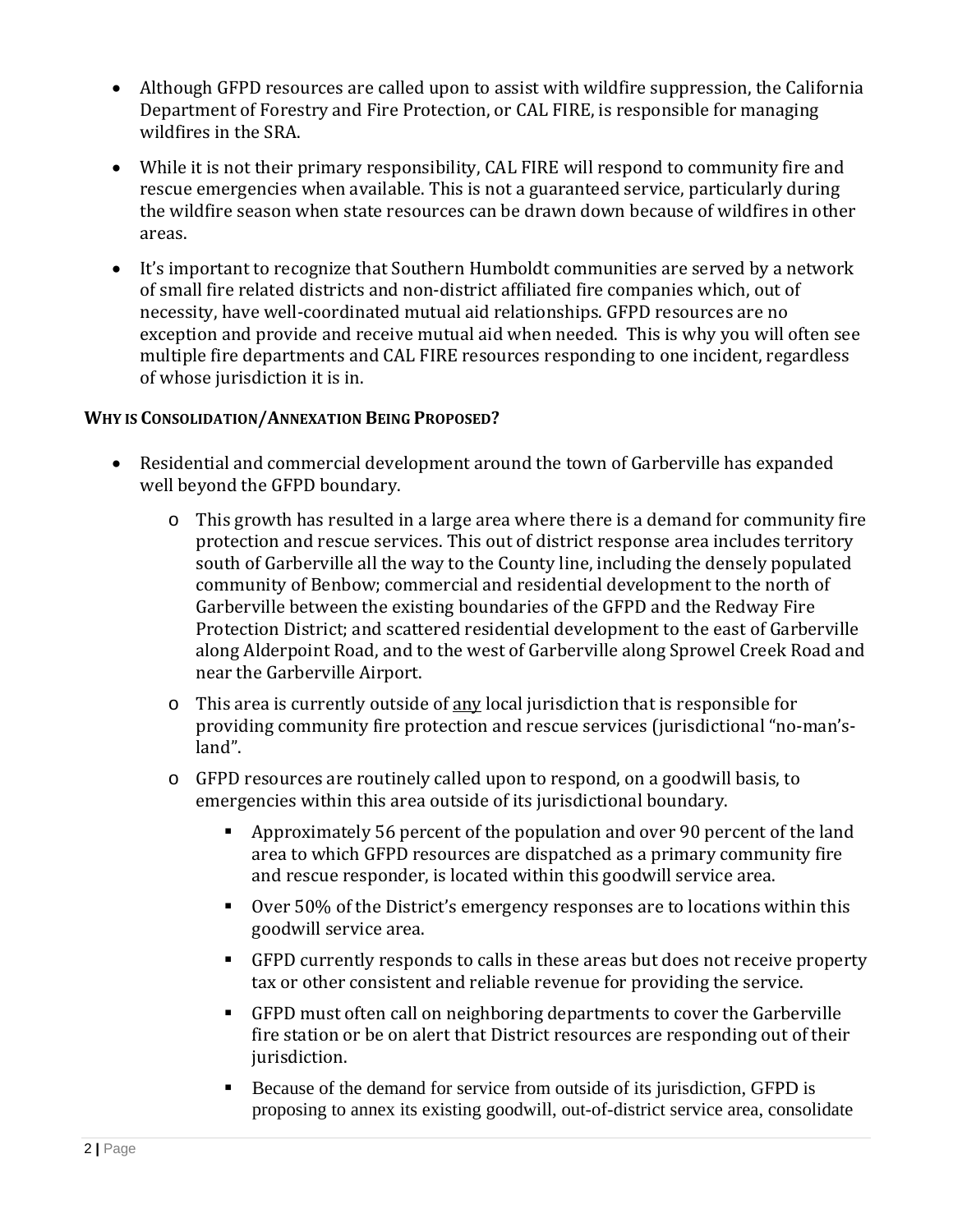operations with the Sprowel Creek Volunteer Fire Company, and develop an additional fire station in the Benbow area.

- The GFPD and the Sprowel Creek Volunteer Fire Company are mutually interested in officially merging their operations, through annexation, into one efficient, effective, and sustainable emergency services system.
	- o The Sprowel Creek Volunteer Fire Company was established in 1998 and currently provides community fire protection service to the Sprowel Creek/Nielson Ranch area.
	- o The Sprowel Creek fire station would become a battalion of the GFPD; volunteers from Sprowel Creek would train with and develop seamless interoperability with volunteers and resources out of the Garberville fire station.
	- o This organizational change would support a regional district model, with an improved economy of scale and associated benefits.
	- o This is a proactive, sustainable solution for meeting current and future fire and emergency service needs for the area.
- Times are changing and as the demands on local fire and rescue service providers are increasing, it's getting harder and harder to justify providing services to areas outside of the GFPD boundary on a budget designed for a much smaller jurisdiction. Like many other fire departments, the GFPD is facing growing challenges that include:
	- o Ever increasing mandatory requirements and standards.
	- o Limited volunteer recruitment and retention programs and incentives.
	- o Inadequate levels and types of training opportunities.
	- o Limited administrative capacity to address growing organizational requirements.
	- o Insufficient funding to cover growing expenses, including:
		- The replacement of aging safety equipment and apparatus,
		- Communication equipment and infrastructure improvements,
		- Insurance and worker's compensation,
		- **Training and certification for volunteers, and**
		- Fire station maintenance and the growing need for an additional strategically placed station to improve response times.
- GFPD is also struggling under the pressure of ever-increasing training and performance demands on volunteers and an increasing volume of calls.
- None of these challenges will be easily overcome but members of the GFPD and Garberville Volunteer Fire Department are continually working to prepare themselves and their equipment to improve levels of community fire and rescue services and coordinated wildfire prevention and suppression to meet demand.
- Your help is also needed to overcome these challenges. Please join District representatives in taking advantage of an opportunity to expand the GFPD boundaries to match the actual response area and establish a reliable source of revenue to support services.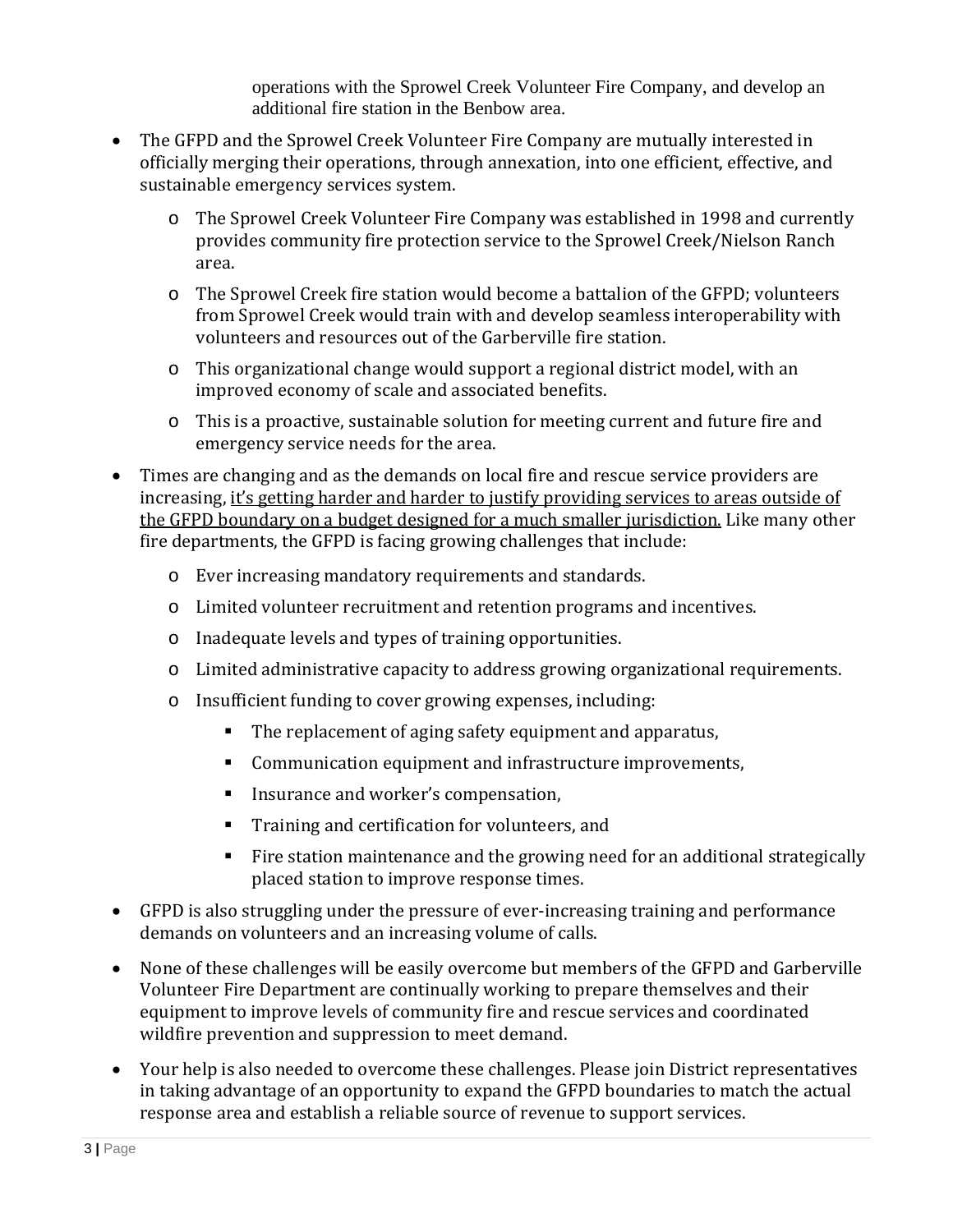# **WHY NOW?**

To help address some of the challenges mentioned above the Humboldt County Fire Chiefs' Association commits a portion of their annual Measure Z grant funding to provide ongoing support for countywide fire service planning. These grant funds are supporting a technical team that is available to help fire related districts through the district consolidation/annexation process and will cover many of the associated expenses. **Take advantage of this opportunity and help ensure that all areas that receive service from the GFPD are included within the District boundary.** 

### **IS MY PROPERTY WITHIN THE PROPOSED ANNEXATION AREA?**

- Please use this  $\lim_{k \to \infty} k^1$  to access an online map that shows the current district boundary and the proposed annexation area; a simple map is also attached.
- GFPD representatives developed a proposed annexation area to include the parcels where their resources are most likely to be dispatched as the primary local emergency responder. Accessibility was also a consideration and areas where the District did not think their resources could reasonably get to were not included.
- If successful, the proposed consolidation/annexation will result in a long-term communitybased and locally controlled revenue source to support the sustainable delivery of fire protection services for the whole greater Garberville area.
- It will be the registered voters who reside within the expanded boundary (the existing district and the annexation area) who will vote on establishing a special tax to support sustainable fire and rescue services (more on the proposed special tax below).

### **WHAT WILL THE PROPOSED CONSOLIDATION/ANNEXATION COST ME?**

- As mentioned above, GFPD services are supported by revenue received through a portion of the property taxes currently being collected from within the current district boundary. Unlike many other fire related districts, this is the only reliable revenue source supporting the GFPD. It is common for districts to receive revenue from a portfolio of different sources in order to support efficient, effective, and sustainable emergency services.
- **New Special Tax:** A new revenue source will be required to support the GFPD's ability to build and sustain adequate community fire and rescue services for the entire area they are currently being called upon to cover. To this end, an annual special tax will be proposed for Assessor's Parcels located entirely or partially within the expanded GFPD boundary, based on land use types in the following manner:

|                                         | Proposed          |
|-----------------------------------------|-------------------|
| Land Use Type                           | <b>Annual Tax</b> |
| Vacant/Unimproved                       | \$25.00           |
| Common Area                             | \$75.00           |
| Single Family Residential, Hydrant Area | \$100.00          |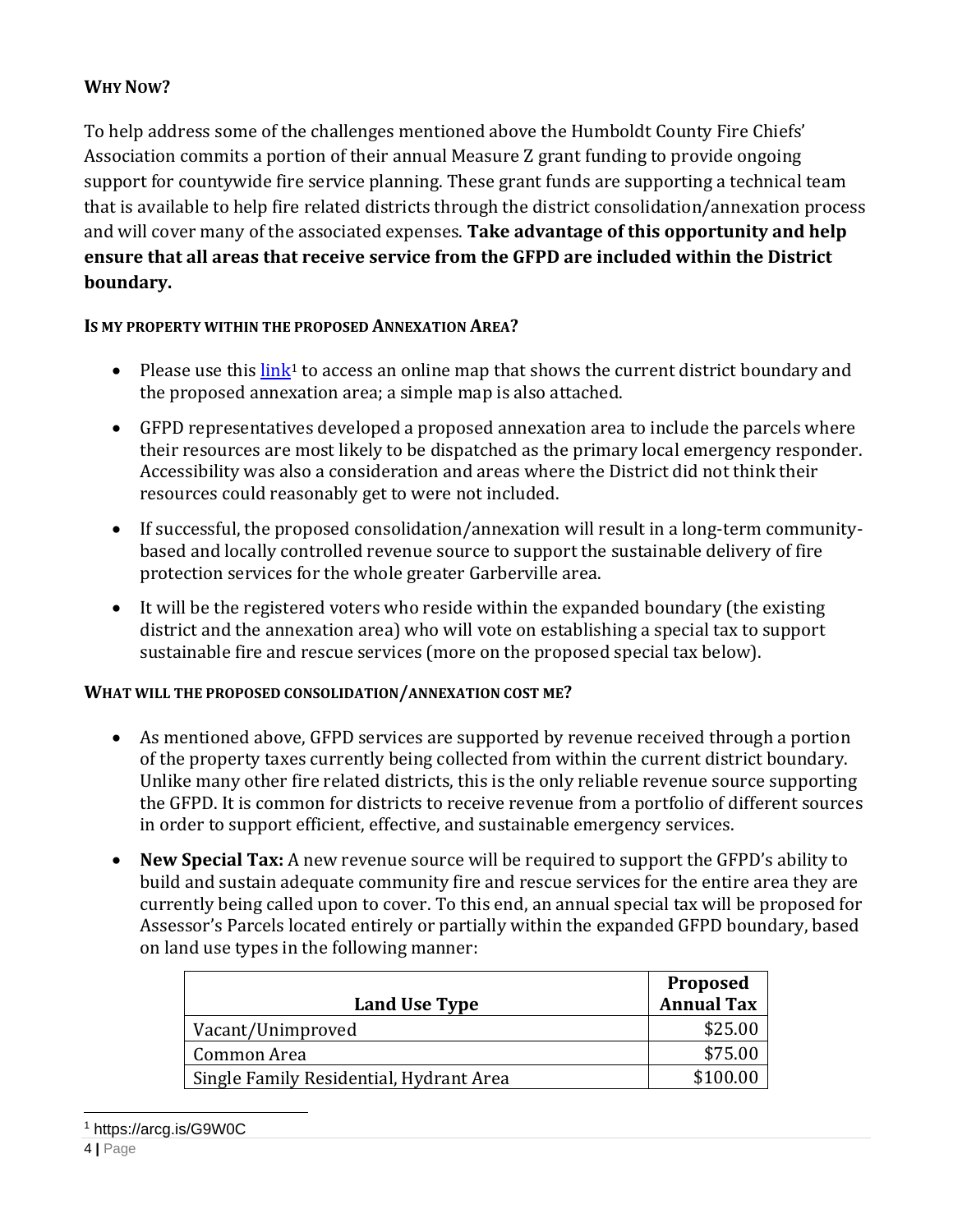|                                                                                                                                 | Proposed          |
|---------------------------------------------------------------------------------------------------------------------------------|-------------------|
| <b>Land Use Type</b>                                                                                                            | <b>Annual Tax</b> |
| Rural Residential, Non Hydrant Area                                                                                             | \$150.00          |
| Mobile Home                                                                                                                     | \$100.00          |
| Mobile Home Park                                                                                                                | \$300.00          |
| Multifamily Small (2-4 units)                                                                                                   | \$200.00          |
| Multifamily Medium (5-9 units)                                                                                                  | \$300.00          |
| Multifamily Large $(10 + units)$                                                                                                | \$450.00          |
| <b>Care Home</b>                                                                                                                | \$300.00          |
| Commercial: Auto Repair, Gas Station, Office Medical<br>Office, Restaurant, Retail (up to 2000 sf), Miscellaneous,<br>Warehouse | \$300.00          |
| Commercial: Retail (above 2000 sf), Retail (multi-<br>tenant)                                                                   | \$400.00          |
| Commercial: Theater                                                                                                             | \$450.00          |
| Commercial: Hotel, Motel, Campground (up to 10 units)                                                                           | \$300.00          |
| Commercial: Hotel, Motel, Campground (11 to 19 units)                                                                           | \$450.00          |
| Commercial: Hotel, Motel, Campground (20 to 40 units)                                                                           | \$600.00          |
| Commercial: Hotel, Motel, Campground (over 40 units)                                                                            | \$750.00          |
| Industrial: Light                                                                                                               | \$300.00          |
| Industrial: Heavy                                                                                                               | \$500.00          |
| Non Taxable                                                                                                                     | \$0.00            |

- GFPD's costs have outpaced current revenue. The costs of fire equipment and apparatus, diesel fuel, and insurance typically increase from year to year at rates that exceed average inflation.
	- o To ensure that the proposed special tax will retain its purchasing power in future years, the special tax is proposed to include an inflationary clause allowing the GFPD Board, through a publicly noticed process, to adjust the tax, if needed, by no more than the cost of living as determined by the Consumer Price Index (CPI) prepared by the United States Bureau of Labor, not to exceed five percent, by approving a resolution at a public hearing.
- GFPD is aiming for the March 7, 2023 general election to ask local registered voters to approve the proposed special tax to support expanded, improved, and sustainable community fire and rescue services.
	- o If the proposed special tax is approved by local voters (⅔ majority of votes cast), the amount will appear on your annual property tax bill.
	- o Although these taxes are collected by the County, they do not go to the state like property taxes; they are deposited in a fund for use by the District (nominal processing and administration fees may be charged by the County to cover staff time and costs associated with managing the fund).
	- o Initial estimates indicate that, if approved by registered voters, the special tax will generate nearly \$150,000 per year in revenue.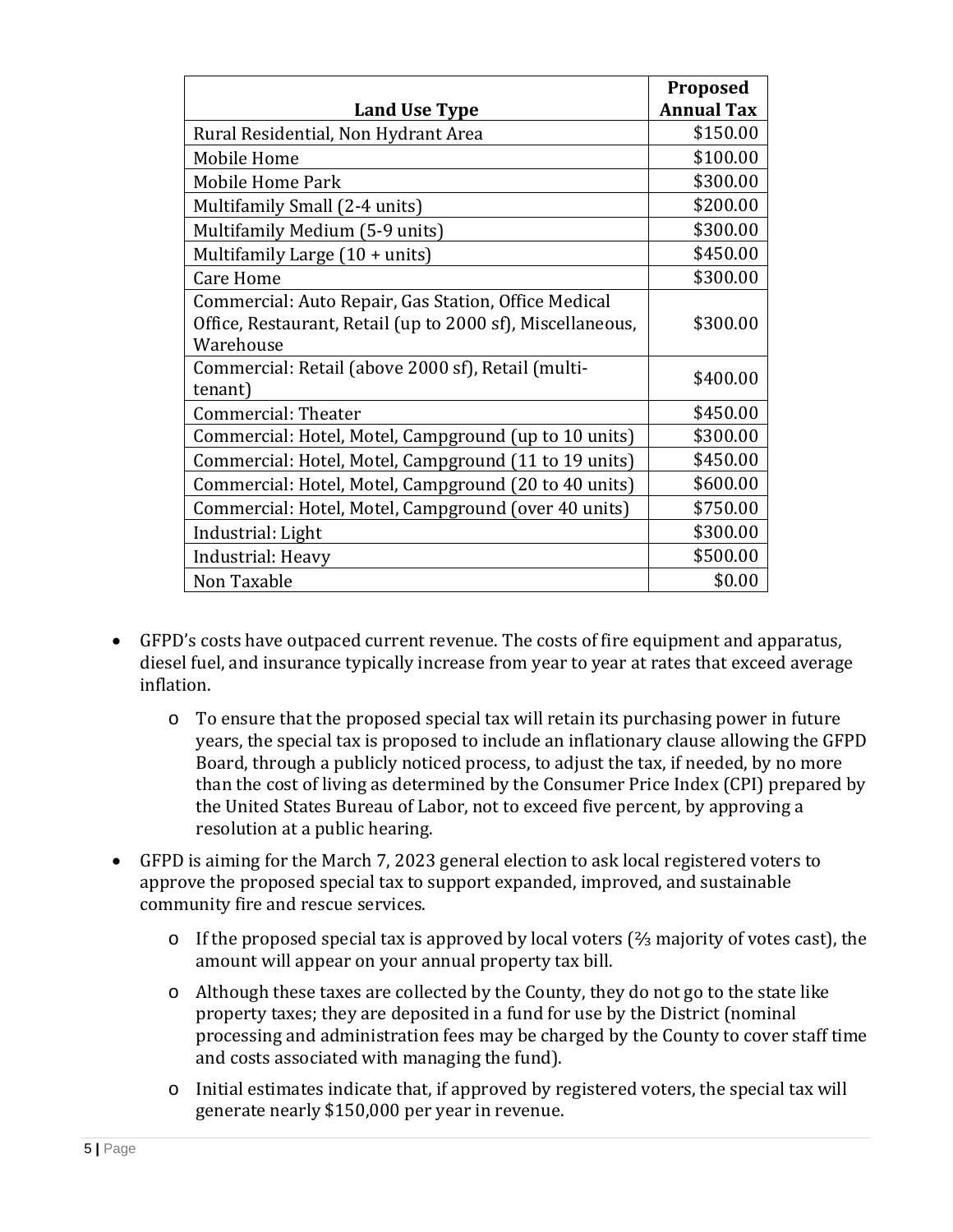- **Tax Exchange Agreement with the County**: In addition to proposing the establishment of a new special tax, GFPD is also working on a proposal to the County Board of Supervisors to receive a portion of the property taxes already collected from within the proposed annexation area to support expanded fire and rescue services through a property tax exchange agreement.
	- o If those negotiations are successful and the agreement is approved by the Board of Supervisors, it is estimated that it could generate approximately \$200,000, in addition to what is generated by the special tax.
	- o The revenue provided by this agreement between the District and the County will come out of property taxes you already pay and will cost you nothing extra.

### **HOW WILL GFPD INVEST THE INCREASED REVENUE TO BENEFIT PUBLIC SAFETY?**

- The increased revenue will be used by GFPD to sustain and improve community fire and rescue services by establishing the following ongoing programs and actions:
	- o A comprehensive volunteer recruitment and retention program to ensure that volunteer firefighters will continue to be available to support high quality fire protection services.
	- o Hiring part time administrative staffing to properly manage records and expenditures.
	- o Hiring a daytime firefighter/EMT to ensure reduced response times (note that the majority of the calls are for emergency medical services such as vehicle accidents and general medical aid).
	- o Create a fund that will support the regular replacement of apparatus and equipment, to ensure operational safety and effectiveness.
	- o Improve the existing Sprowel Creek fire station and support capacity building for improved response in that area of the expanded District.
	- o Develop a new fire station in Benbow and support capacity building for improved response in that area of the expanded District.
		- Initially a fire engine may be strategically placed at a residence or other secure location to allow a quicker response to incidents in the community of Benbow. Current GFPD personnel will be staffing this engine as several live in the Benbow area.
		- The goal will be to construct a fire station in Benbow once sufficient revenue is accumulated, an appropriate site is selected, and environmental review completed. This is a priority for the District within the first 3-5 years and would allow GFPD to recruit and train new members from the community that would staff and respond from the new Benbow station.
		- Having a station in Benbow will reduce GFPD's response time by half which will ensure a fast and effective first engagement of any fire or medical emergency. Plans are to have the following equipment at the Benbow station: one quick attack 4WD vehicle for medical aids, traffic collisions and rescue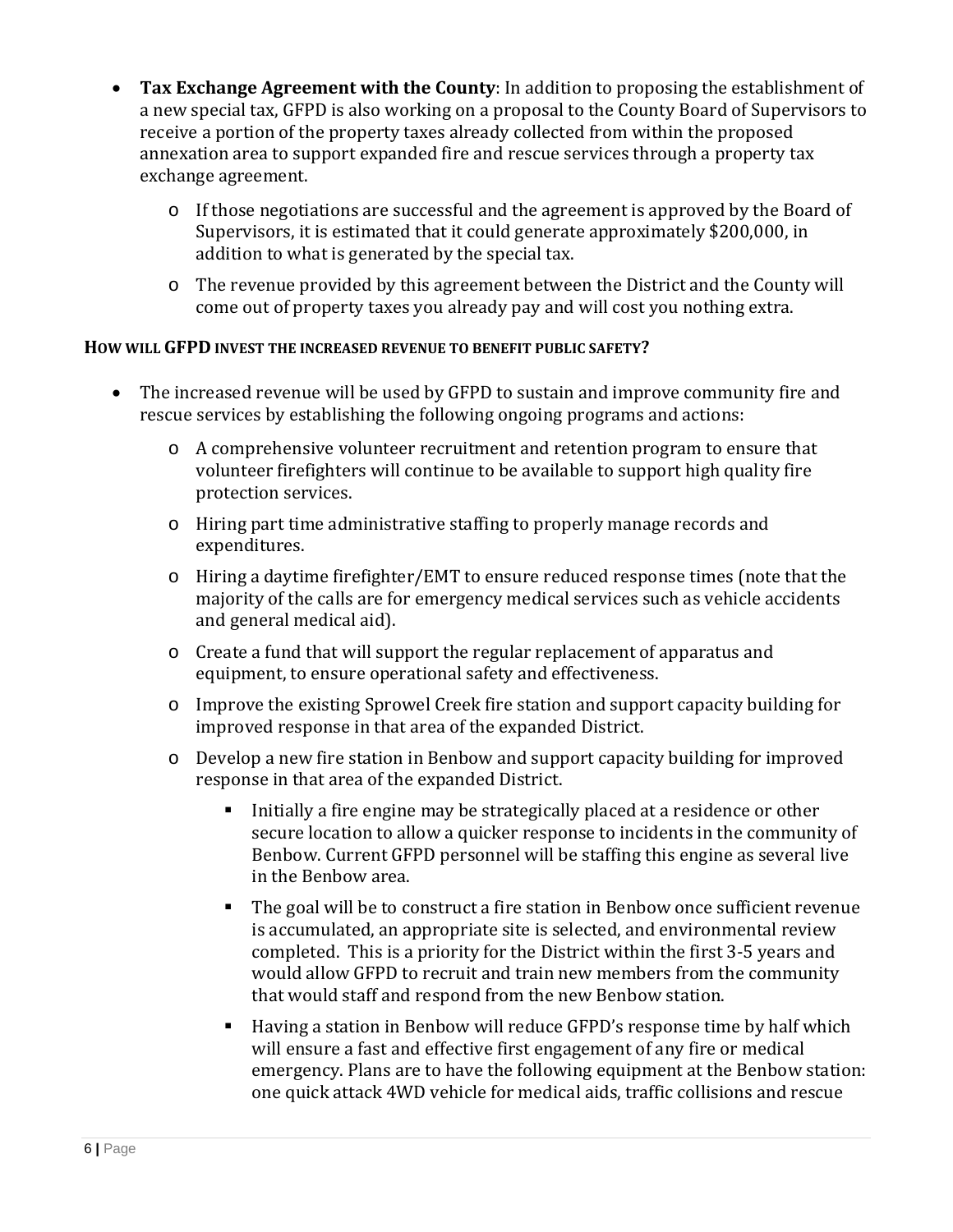related calls; one Type III pumper for structure and wildland fire events; and one tactical 6WD water tender for wildland and structure fires.

#### **HOW WILL CONSOLIDATION/ANNEXATION BENEFIT YOU?**

- If successful, the proposed consolidation/annexation will result in improved response times and service quality for the whole expanded district, including areas within the current district boundary.
- For those of you who are currently located outside of the GFPD boundary, it may bring peace of mind to be included in the district, receiving the associated dedicated services rather than relying on goodwill services as available. It may also bring comfort to receive an emergency response from trusted neighbors who become trained fire department volunteers.
- As a result of the widespread wildfires experienced the last couple years, fire insurance is getting harder and harder to obtain if you choose to live in a rural area. Although there are no guarantees, being located within the boundaries of a fire related district may greatly benefit your ability to obtain fire insurance or keep the policy you already have.
- In response to severe wildfire impacts and changes to state law, property can only be subdivided if it is located within the boundaries of a fire-related district. Being located within a fire district will allow you to develop or subdivide your parcel, if you choose to do so, and it is consistent with Humboldt County General Plan and Zoning requirements.

#### **HOW WILL CONSOLIDATION/ANNEXATION BENEFIT THE COMMUNITY AND THE EXISTING FIRE DEPARTMENT?**

- If successful, the proposed consolidation/annexation will result in a long-term communitybased and locally controlled revenue source to support the sustainable delivery of fire protection services for the whole greater Garberville area.
- GFPD would still rely on services provided primarily by volunteers, but the expanded district will have more revenue to support volunteer recruitment and retention efforts, increased training opportunities, and improved equipment.
- Through a multi-year, phased budget allocation and fundraising process, services will be provided from three fire stations, rather than just one. This will decrease response times and inspire more community members to join the department if they can respond from their own neighborhood fire station.

#### **WHAT ARE THE STEPS IN THE CONSOLIDATION/ANNEXATION PROCESS?**

- Note that the following steps are not necessarily in sequential order.
- Who's responsible for what? The GFPD Board makes the decision to move forward with the consolidation/annexation process; LAFCo reviews and considers approval of the boundary change (contingent upon the approval of the associated revenue sources); the Board of Supervisors considers approval of the tax exchange agreement with the GFPD (transfer of existing taxes from County to GFPD); and the registered voters make the decision on whether to approve the proposed new special tax.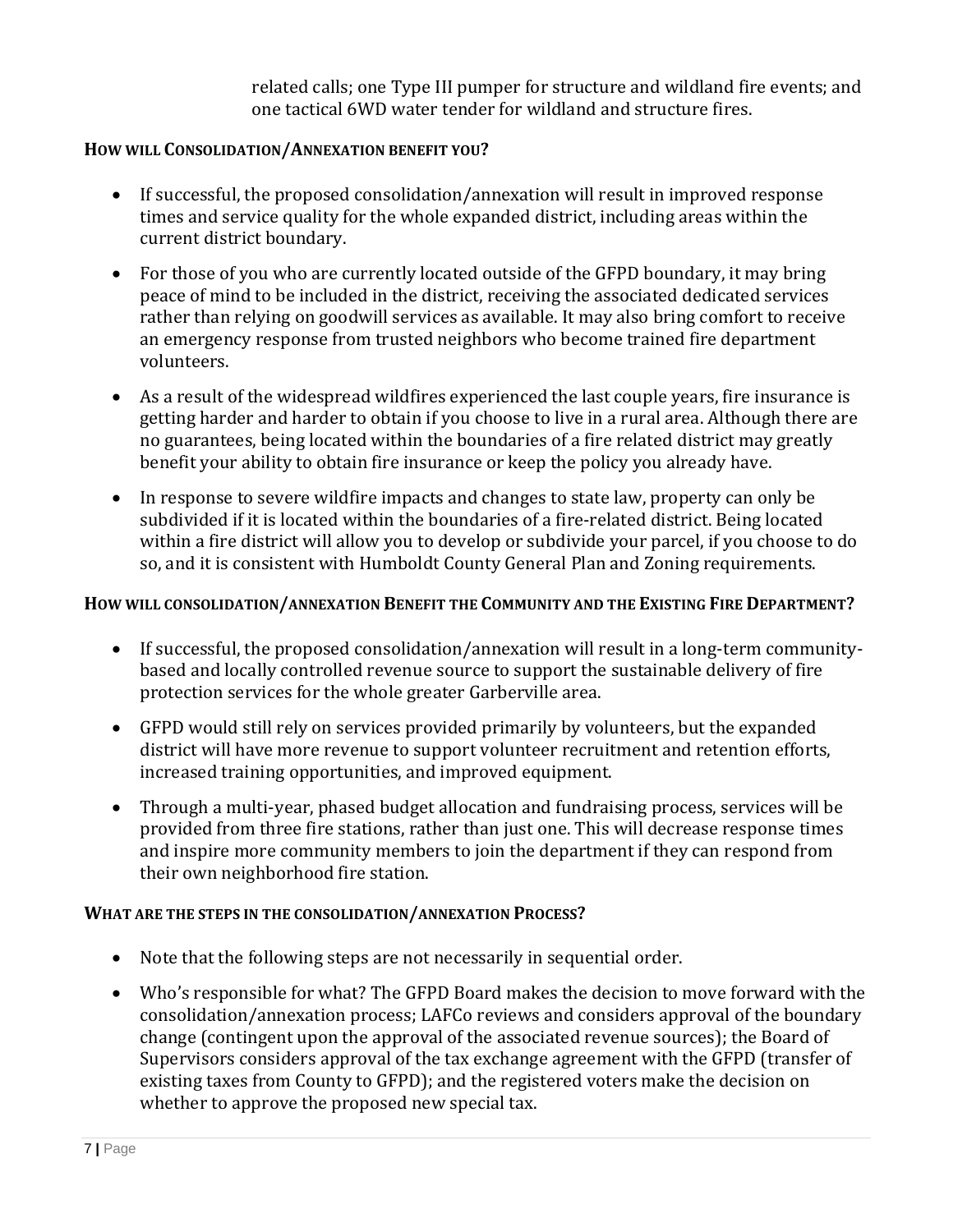- GFPD Board will hold a public hearing to approve a Resolution of Application to LAFCo:
	- o A notice will be circulated in a local publication and shared on social media 21 days before the hearing.
- The Annexation application will be submitted to LAFCo:
	- o Upon receipt, LAFCo will send a notice of filing to interested/affected agencies.
	- o Once the application is determined to be complete, a hearing date will be scheduled.
	- o A public notice will be issued 21 days in advance of the hearing.
	- o If written objections are received by the close of the hearing, a protest hearing will be scheduled to take place in Garberville and another notice will be issued 21 days before that hearing.
- A Tax Exchange Agreement will be proposed by the GFPD to the Humboldt County Board of Supervisors:
	- o The GFPD will submit a proposal demonstrating their ability to meet expectations for expanding the district boundary and responsibly administering public funds generated from property taxes.
	- o If approved, the Tax Exchange Agreement will be executed by and between the GFPD and the County.
- Election Process:
	- o Annexation will be conditioned upon voter approval of a special tax.
	- o A consolidated District Election will be called by the Board of Supervisors for a vote on the special tax.
	- o If the schedule for all of the above steps holds, the election will take place on March 7, 2023.
	- $\circ$  If 2/3<sup>rds</sup> of the votes cast by registered voters are in favor of the new special fire tax, the proposed consolidation/annexation will move forward.

### **LEARN MORE!**

### Contact Us:

- If you have questions and want to learn more about this effort, please contact:
	- o Tim Tietz, Garberville Fire Chief: garbfirerescue@gotsky.com